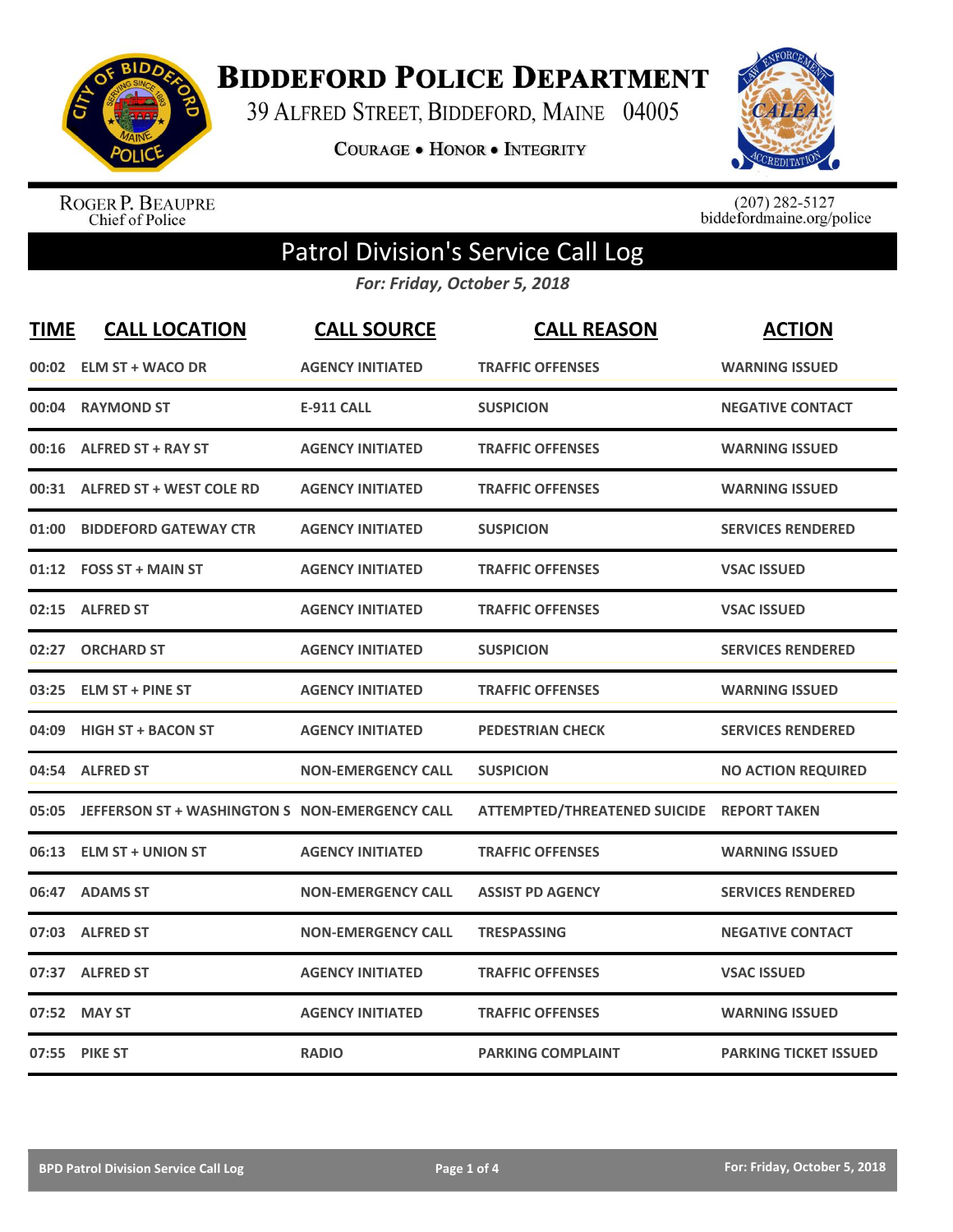## **TIME CALL LOCATION CALL SOURCE CALL REASON ACTION**

**07:57 UNION ST + GRAHAM ST NON-EMERGENCY CALL DISTURBANCE / NOISE ARREST(S) MADE**

**OFFENDER: DAVID JOSEPH ALICEA ............... AGE: 54 ............... RESIDENT OF: BIDDEFORD, ME** CHARGE: PROBATION HOLD

|       | 08:05 POOL ST            | <b>RADIO</b>              | <b>DRUG TAKE BACK</b>         | <b>SERVICES RENDERED</b> |
|-------|--------------------------|---------------------------|-------------------------------|--------------------------|
|       | 08:11 ALFRED ST          | <b>AGENCY INITIATED</b>   | <b>TRAFFIC OFFENSES</b>       | <b>WARNING ISSUED</b>    |
|       | 08:24 POOL ST            | <b>NON-EMERGENCY CALL</b> | <b>DOMESTIC COMPLAINTS</b>    | <b>REPORT TAKEN</b>      |
| 08:25 | <b>GRAHAM ST</b>         | <b>AGENCY INITIATED</b>   | <b>TRAFFIC OFFENSES</b>       | <b>VSAC ISSUED</b>       |
| 08:47 | <b>NEWTOWN RD</b>        | <b>AGENCY INITIATED</b>   | <b>ANIMAL COMPLAINT</b>       | <b>FIELD INTERVIEW</b>   |
|       | 08:53 ALFRED ST          | <b>WALK-IN AT STATION</b> | <b>COURT ORDERED CHECK IN</b> | <b>SERVICES RENDERED</b> |
|       | 09:01 KEELY WAY          | <b>WALK-IN AT STATION</b> | <b>THEFT</b>                  | <b>CIVIL COMPLAINT</b>   |
|       | 09:02 WEST MYRTLE ST     | <b>AGENCY INITIATED</b>   | <b>TRAFFIC DETAIL</b>         | <b>NO VIOLATION</b>      |
|       | 09:05 SACO FALLS WAY     | <b>NON-EMERGENCY CALL</b> | <b>ASSIST PD AGENCY</b>       | <b>SERVICES RENDERED</b> |
|       | 09:06 ALFRED ST          | <b>AGENCY INITIATED</b>   | <b>TRAFFIC OFFENSES</b>       | <b>VSAC ISSUED</b>       |
|       | 09:18 ALFRED ST          | <b>AGENCY INITIATED</b>   | <b>TRAFFIC OFFENSES</b>       | <b>WARNING ISSUED</b>    |
|       | 09:19 ALFRED ST          | <b>WALK-IN AT STATION</b> | <b>COURT ORDERED CHECK IN</b> | <b>SERVICES RENDERED</b> |
|       | 09:25 ALFRED ST          | <b>AGENCY INITIATED</b>   | <b>TRAFFIC OFFENSES</b>       | <b>WARNING ISSUED</b>    |
|       | 09:29 ALFRED ST          | <b>NON-EMERGENCY CALL</b> | <b>COURT ORDERED CHECK IN</b> | <b>SERVICES RENDERED</b> |
| 09:47 | <b>ALFRED ST</b>         | <b>AGENCY INITIATED</b>   | <b>ARTICLES LOST/FOUND</b>    | <b>SERVICES RENDERED</b> |
|       | 09:55 CUTTS ST           | <b>AGENCY INITIATED</b>   | <b>PARKING COMPLAINT</b>      | <b>SERVICES RENDERED</b> |
|       | 09:59 ALFRED ST          | <b>AGENCY INITIATED</b>   | <b>TRAFFIC OFFENSES</b>       | <b>WARNING ISSUED</b>    |
|       | 10:15 ALFRED ST          | <b>AGENCY INITIATED</b>   | <b>TRAFFIC OFFENSES</b>       | <b>WARNING ISSUED</b>    |
|       | 10:31 ALFRED ST          | <b>NON-EMERGENCY CALL</b> | <b>CIVIL COMPLAINT</b>        | <b>CIVIL COMPLAINT</b>   |
|       | 11:08 LINCOLN ST         | E-911 CALL                | 911 MISUSE                    | <b>SERVICES RENDERED</b> |
|       | 11:13 MAY ST             | <b>AGENCY INITIATED</b>   | <b>PAPERWORK</b>              | PAPERWORK NOT SERVED     |
|       | 11:16 ELM ST + FOREST ST | <b>AGENCY INITIATED</b>   | <b>TRAFFIC OFFENSES</b>       | <b>WARNING ISSUED</b>    |
|       | <b>11:22 MAIN ST</b>     | <b>NON-EMERGENCY CALL</b> | <b>MESSAGE DELIVERY</b>       | <b>NEGATIVE CONTACT</b>  |
|       | 11:23 ELM ST             | <b>AGENCY INITIATED</b>   | <b>TRAFFIC OFFENSES</b>       | <b>WARNING ISSUED</b>    |
|       |                          |                           |                               |                          |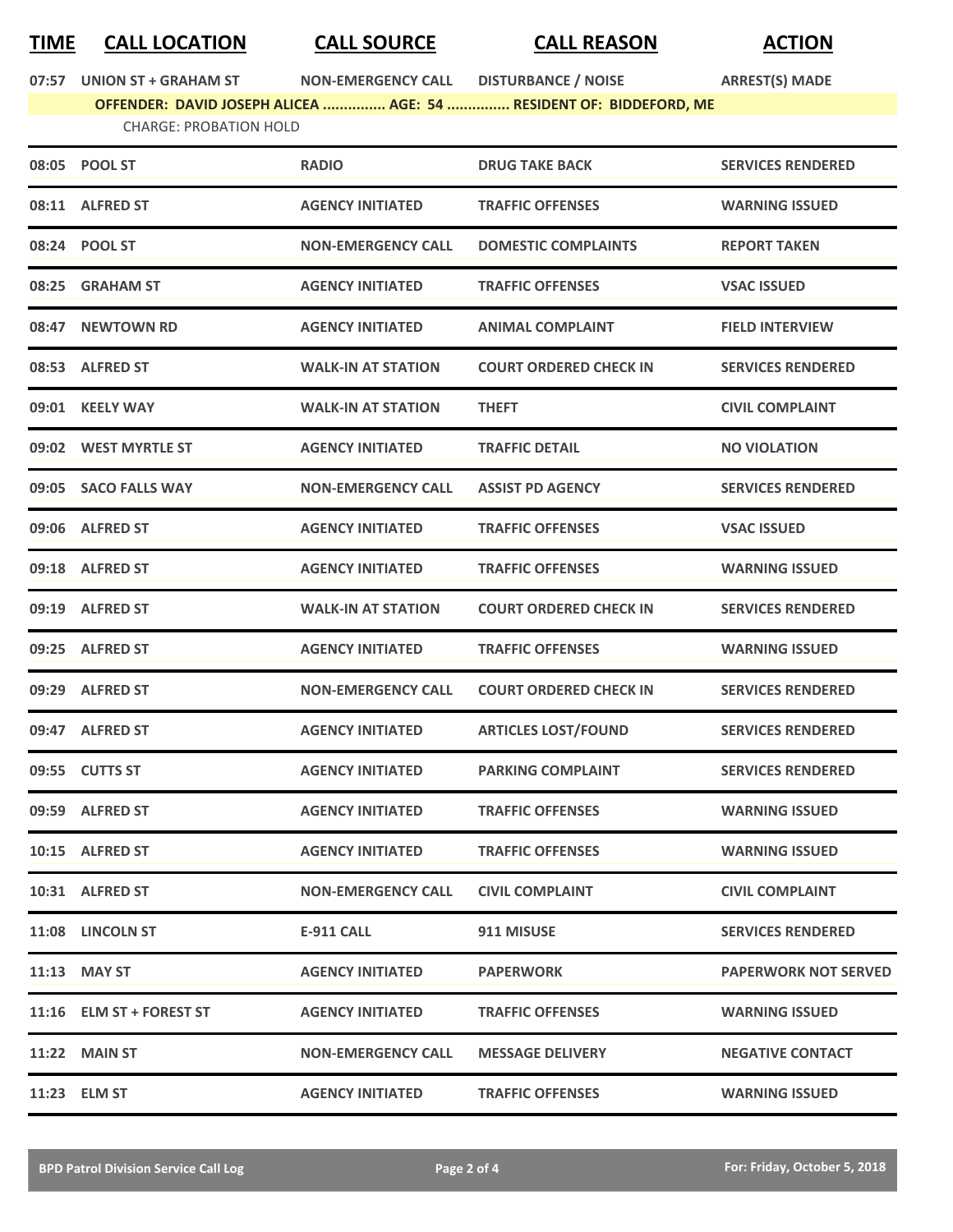| <b>TIME</b> | <b>CALL LOCATION</b>            | <b>CALL SOURCE</b>        | <b>CALL REASON</b>                 | <b>ACTION</b>                |
|-------------|---------------------------------|---------------------------|------------------------------------|------------------------------|
|             | 11:27 STATE ST                  | <b>NON-EMERGENCY CALL</b> | <b>TRAFFIC COMPLAINT</b>           | <b>SERVICES RENDERED</b>     |
|             | 11:34 ELM ST                    | <b>AGENCY INITIATED</b>   | <b>TRAFFIC OFFENSES</b>            | <b>WARNING ISSUED</b>        |
|             | 11:49 MAY ST                    | <b>AGENCY INITIATED</b>   | <b>TRAFFIC OFFENSES</b>            | <b>WARNING ISSUED</b>        |
|             | 11:50 AMHERST ST                | <b>NON-EMERGENCY CALL</b> | <b>SUSPICION</b>                   | <b>REPORT TAKEN</b>          |
|             | 12:23 GRAHAM ST                 | <b>E-911 CALL</b>         | 911 MISUSE                         | <b>SERVICES RENDERED</b>     |
|             | 12:31 MT VERNON ST              | <b>WALK-IN AT STATION</b> | <b>SEX OFFENDER REGISTRATION</b>   | <b>REPORT TAKEN</b>          |
|             | 12:51 ALFRED ST                 | <b>WALK-IN AT STATION</b> | <b>COURT ORDERED CHECK IN</b>      | <b>SERVICES RENDERED</b>     |
|             | 12:54 BOULDER WAY               | <b>NON-EMERGENCY CALL</b> | <b>SUSPICION</b>                   | <b>REPORT TAKEN</b>          |
|             | 12:56 SIMARD AVE                | <b>NON-EMERGENCY CALL</b> | <b>MESSAGE DELIVERY</b>            | <b>SERVICES RENDERED</b>     |
|             | 13:06 MAINE TPKE                | E-911 CALL                | 911 MISUSE                         | <b>CALL TRANSFERRED</b>      |
|             | 13:21 WASHINGTON ST             | <b>NON-EMERGENCY CALL</b> | <b>ARTICLES LOST/FOUND</b>         | <b>SERVICES RENDERED</b>     |
|             | 13:52 LESTER B ORCUTT BLVD      | <b>E-911 CALL</b>         | <b>BURGLARY</b>                    | <b>REPORT TAKEN</b>          |
|             | 14:12 UNION ST                  | <b>AGENCY INITIATED</b>   | <b>TRAFFIC OFFENSES</b>            | <b>WARNING ISSUED</b>        |
|             | 14:22 GRAHAM ST                 | <b>AGENCY INITIATED</b>   | <b>PARKING COMPLAINT</b>           | <b>PARKING TICKET ISSUED</b> |
|             | 14:29 WASHINGTON ST             | <b>NON-EMERGENCY CALL</b> | <b>CHECK WELFARE</b>               | <b>SERVICES RENDERED</b>     |
|             | 14:35 PRECOURT ST + MOUNTAIN RD | <b>AGENCY INITIATED</b>   | <b>DISABLED VEHICLE</b>            | <b>SERVICES RENDERED</b>     |
|             | 14:54 DARTMOUTH ST              | <b>E-911 CALL</b>         | 911 MISUSE                         | <b>NO ACTION REQUIRED</b>    |
|             | 14:55 DARTMOUTH ST              | <b>E-911 CALL</b>         | 911 MISUSE                         | <b>NO ACTION REQUIRED</b>    |
|             | <b>14:57 DARTMOUTH ST</b>       | <b>E-911 CALL</b>         | 911 MISUSE                         | <b>NO ACTION REQUIRED</b>    |
|             | <b>15:00 DARTMOUTH ST</b>       | E-911 CALL                | 911 MISUSE                         | <b>NO ACTION REQUIRED</b>    |
|             | 15:39 GRAHAM ST + MASON ST      | <b>NON-EMERGENCY CALL</b> | <b>PARKING COMPLAINT</b>           | <b>VEHICLE TOWED</b>         |
|             | 15:44 BACON ST                  | <b>WALK-IN AT STATION</b> | <b>BURGLARY OF A MOTOR VEHICLE</b> | <b>REPORT TAKEN</b>          |
|             | <b>15:45 TACHEREAU AVE</b>      | E-911 CALL                | 911 MISUSE                         | <b>SERVICES RENDERED</b>     |
|             | 15:56 ST MARYS ST               | <b>NON-EMERGENCY CALL</b> | <b>CHECK WELFARE</b>               | <b>SERVICES RENDERED</b>     |
|             | 16:58 SOUTH ST + BRIARWOOD DR   | <b>NON-EMERGENCY CALL</b> | <b>ROAD HAZARD</b>                 | <b>REFERRED OTHER AGENCY</b> |
|             | 17:04 ALFRED ST                 | <b>WALK-IN AT STATION</b> | <b>CAR SEAT DETAIL</b>             | <b>SERVICES RENDERED</b>     |